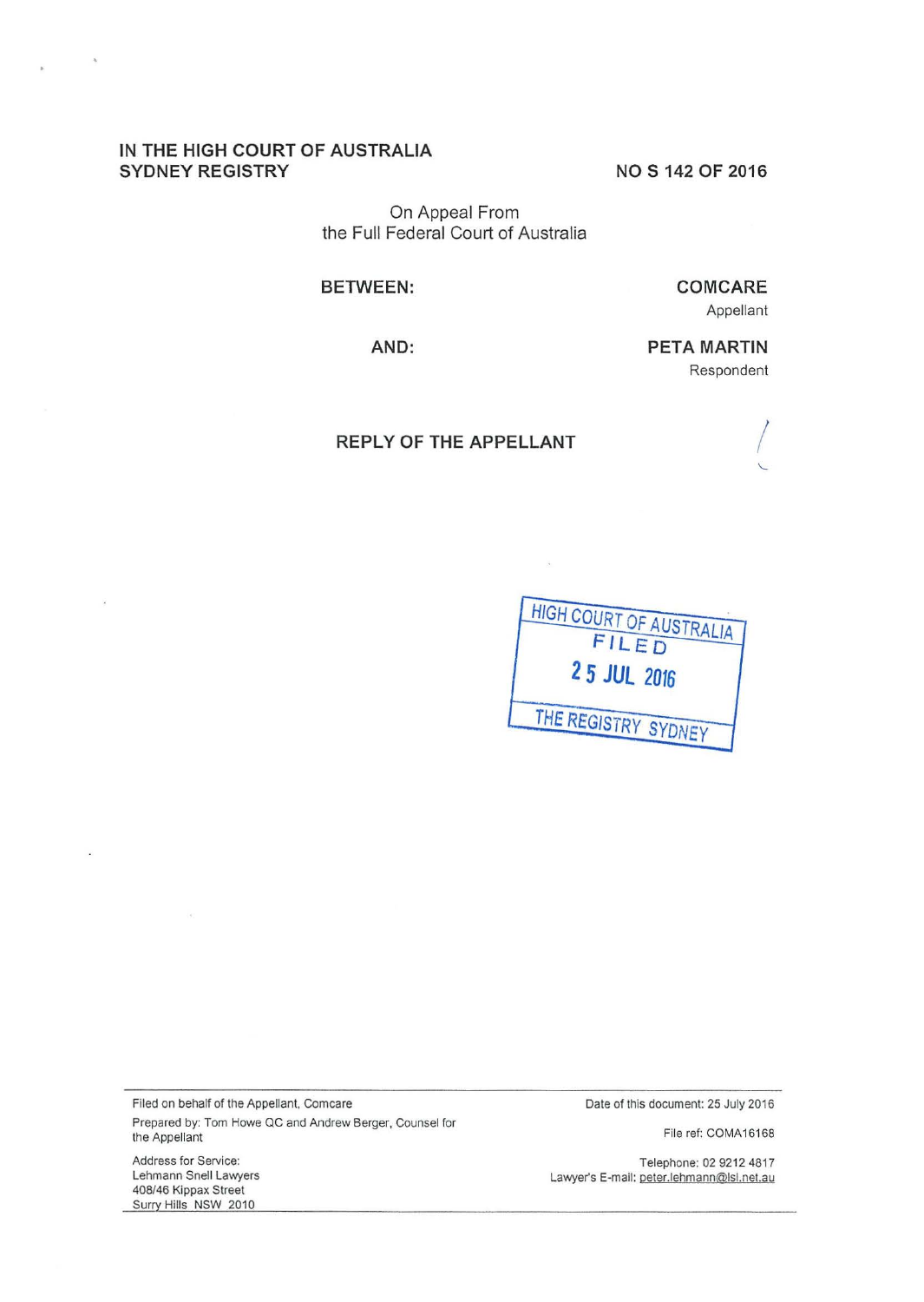#### PART I FORM OF SUBMISSIONS

1. These submissions are in a form suitable for publication on the Internet.

### PART II REPLY

- 2. The appellant does not accept the respondent's formulation of the issues at [2]- [4] of her written submissions **(RWS).** The first issue alleged by the respondent cannot be the subject of any serious contest: the Tribunal held that a number of factors contributed to her condition,' one of which was the realisation that her non-promotion meant that she would be returning to Mr Mellett's supervision.<sup>2</sup> This latter finding - that the injury was caused by the Respondent's realisation as to what the *non-promotion* meant for her - reflected the very finding the respondent invited the Tribunal to make.'
- 3. The respondent's case before the Tribunal was that a finding to this effect, as a matter of law, could not come within the exclusionary provision because 'any contribution caused by her disappointment with the loss of an opportunity for career advancement was immaterial'.' That is, the respondent argued before the Tribunal that, in its application to non-promotion decisions, the exclusionary provision in s 5A could only ever apply if the injured worker's disappointment resulted from a yen for the position in question (that is, a desire for career advancement or for more money). The Tribunal rejected that construction: see AB 31-32 at [60]-[61]. lt is the correctness of the Tribunal's rejection of that suggested construction which arises as the central issue of principle in these proceedings.
- 30 4. Contrary to [4] of the RWS, the appellant's formulation of the issue at [2] of its written submissions **(AWS)** was not intended to suggest that the central issue is whether the exclusionary provision in s 5A(1) requires that a causal factor be, in an objective sense, the necessary consequence of administrative action. Here, the respondent's understanding of the effect of the non-promotion accorded with the objective reality (as to which see below), but that might not always be the case. An employee's subjective perception of the effect of administrative action might be quite wrong- but if it causes the employee's injury then, subject to satisfaction of the 'reasonableness' aspects of the exclusionary provision, that injury will be excluded.
- 40

10

20

- 5. To the extent paragraph [9] of the respondent's submissions suggest that Comcare accepted that the respondent suffered an adjustment disorder as a result of alleged bullying by Mr Mellett, it is incorrect.<sup>5</sup>
- 6. The RWS refer repeatedly to matters which are apt to distract or mislead.
- 50

 $\mathbf{1}$ AB 29 at [60].

<sup>2</sup>  AB 31 at [58], [60], [61], and [62].

<sup>3</sup>  AB 29 at [51], last sentence.

<sup>4</sup>  Ibid.

<sup>5</sup>  AB 8-12, issues 1-9.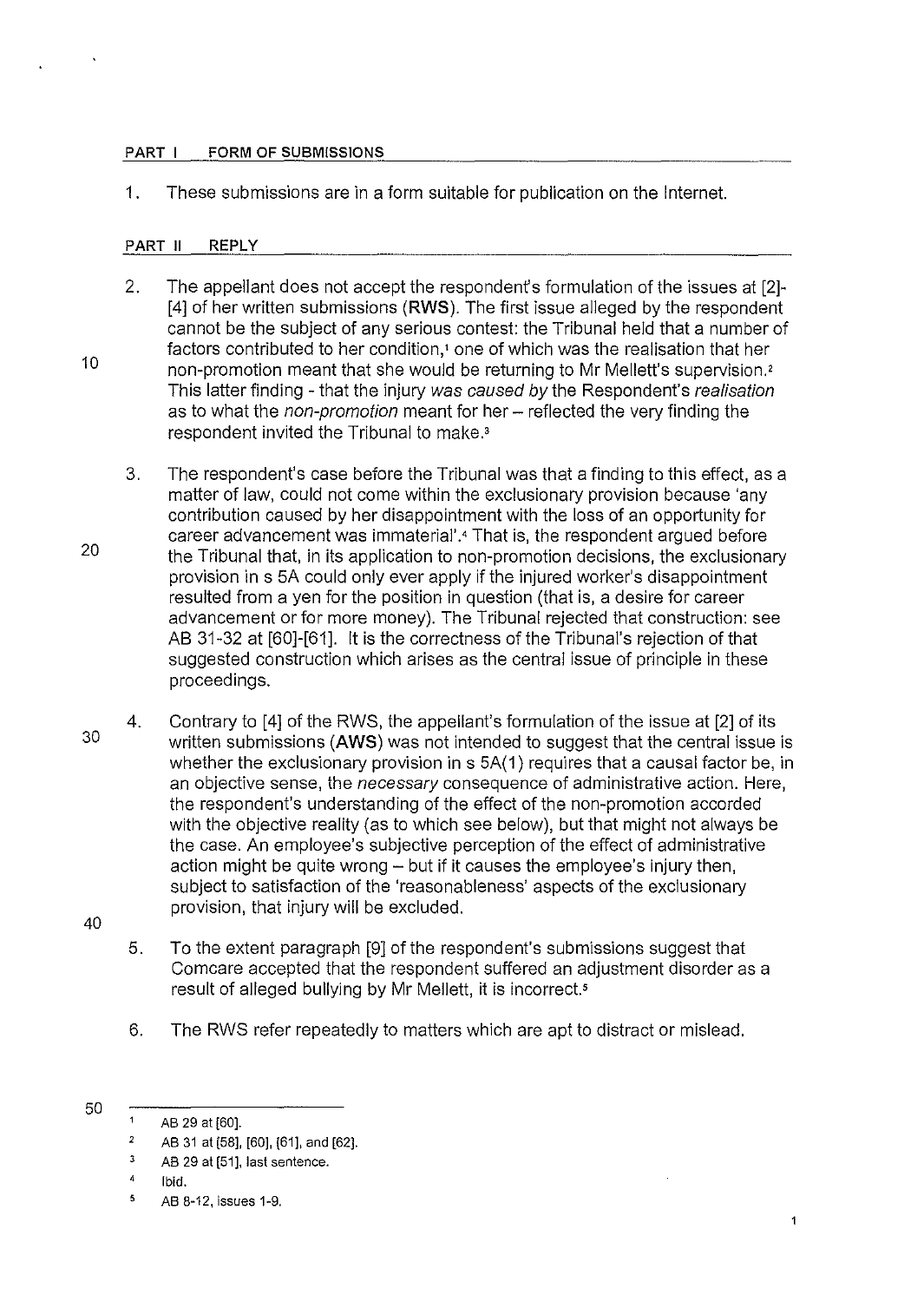- 7. At [9]-[11] of the RWS reference is made to matters preceding the nonpromotion decision. it is (only) the correctness of (i) the Tribunal's interpretation of the exclusionary provision in s 5A, and (ii) the Tribunal's application of s 5A to the facts found by it concerning the non-promotion decision, that arise for consideration in this appeal. In particular, in the two proceedings in the Federal Court below the respondent did not contest the correctness of the Tribunal's reasoning at [50] and [51] of its Reasons for Decision: see at AB 29.6 That reasoning focuses attention on the effect of the non-promotion - not the matters canvassed by the respondent at [9]-[11] of the RWS.
- 8. At [23]-[28] of the RWS the respondent resists the proposition that a return to Mr Mellett's supervision was the necessary or inevitable result of nonpromotion. lt is suggested by the respondent that the Tribunal wrongly conflated the decision in question (not to promote) with another asserted decision: namely, to return the respondent back to the position she formerly held (RWS at [27]). However:
	- 8.1. the respondent's main reason for seeking the promotion was to avoid Mr Mellett's supervision: see Tribunal's Reasons AB 31 at [57] and [58].
	- 8.2. the respondent was acting in the subject position temporarily, pending it being filled substantively. Once another person filled the position substantively, the respondent would return to her substantive position: the respondent gave evidence before the Tribunal that she knew this.' Nor was there any evidence before the Tribunal to the effect that the respondent had asked her employer to take any other kind of administrative action in respect of Mr Mellett's supervision (such as a transfer at level out of the Renmark studio). She put all her eggs in the promotion basket: see the Tribunal's reference to the respondent focusing all her energy on winning the permanent position (at AB 23, [30]).
	- 8.3. therefore, returning to Mr Mellett's supervision was, on the evidence, the well-understood consequence of non-promotion. The medical experts put the causal issue in 'night follows day' terms: namely, when the respondent was notified that she had not won the promotion there was a 'significant deterioration' in her mental state: see Tribunal's Reasons at AB 25, [37]. They attached no significance to any alleged intermediate decision.
	- 8.4. Ms Raabus, a more senior officer (and Chair of the Selection Panel), gave evidence to the effect that as the conversation concerning non-promotion progressed, and the issue of returning to work in [the respondent's] substantive position was raised, the respondent became 'very upset and emotional'.• The respondent apparently accepts that it was never put to Ms Raabus that non-return to Mr Mellett's supervision was administrative action which should reasonably have been taken following non-promotion. The respondent herself gave no evidence to this effect. There is no

8 AB 30, [53].

10

30

20

40

 $\mathbf{g}$ Before the Full Court, Counsel for the respondent expressly conceded that the history preceding non-promotion was relevant, if at all, only because it explained why she decompensated after being informed of the non-promotion (Transcript of Full Federal Court appeal at p 6). Further, for present **purposes it matters not whether the non-promotion caused an original injury or an aggravation of a**  pre-existing injury. The definition of 'injury' in s 5A includes the aggravation of an injury; and the exclusionary provision ins 5A applies equally to an original injury and the aggravation thereof.

 $\overline{7}$ Tribunal transcript 11/06/14 at p43 lines 14-22.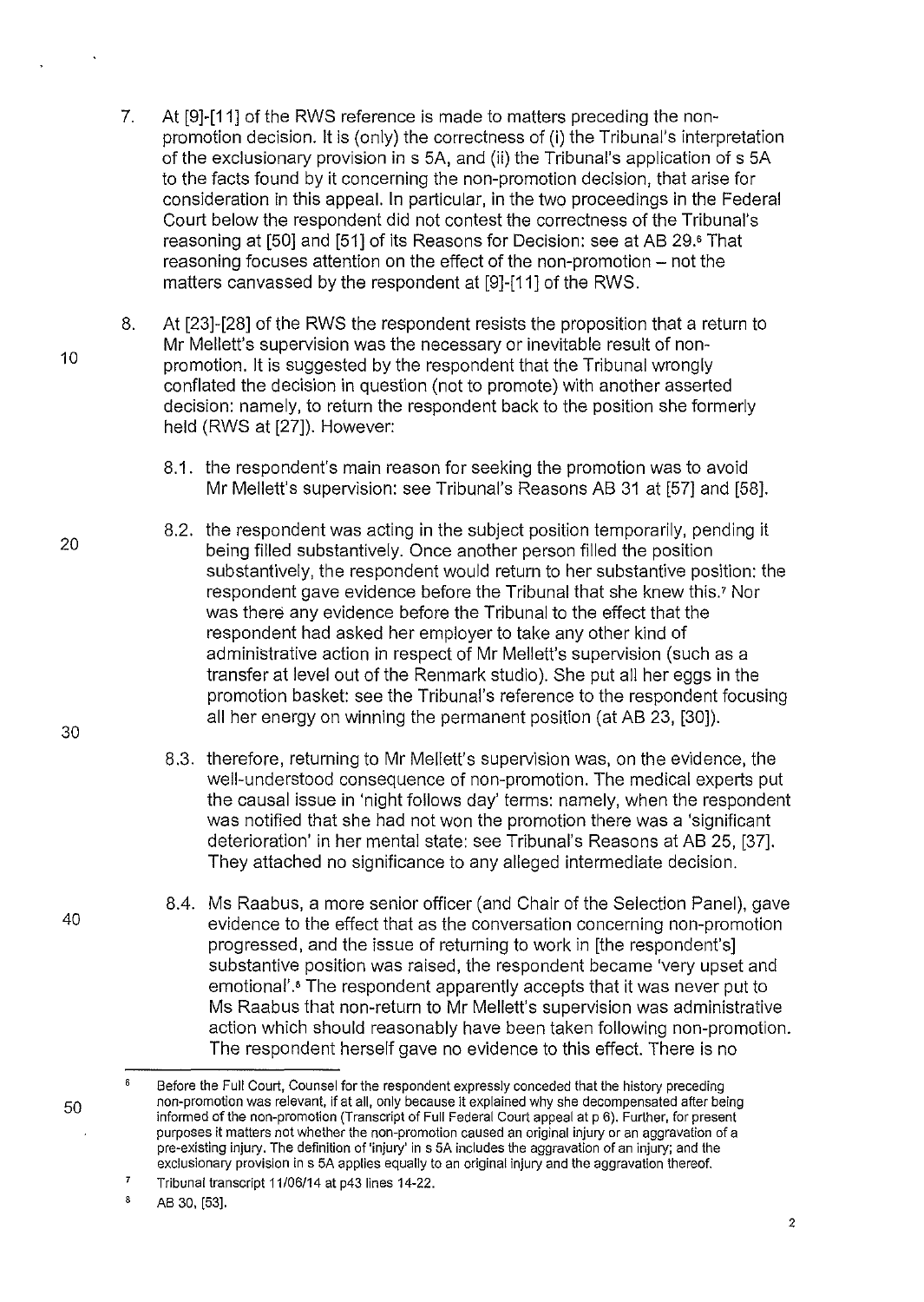suggestion it was raised as an issue in the Tribunal until the respondent's counsel referred to it in the course of final submissions.

- 8.5. in the absence of any evidentiary support for the causal role played by any so-called intermediate decision, little wonder the Tribunal gave it short shrift and found, instead, that: 'In her mind, the former [returning to work under Mr Mellett] was a direct and foreseeable consequence of the decision'.<sup>9</sup>
- 8.6. the error now asserted by the respondent at [27] of the RWS (overlooking the alleged intermediate decision) was not the subject of a Notice of Contention before Griffiths J, nor was it the subject of an appeal ground before the Full Court.
- 9. The asserted error is, with respect, a complete distraction. To the extent it has any relevance at all, it could only be relevant (on remittal) to the reasonableness aspects of the exclusionary provision – not to the causation question. Given the specific terms of s 5A(2)(f), discussing the respondent's return to her substantive position, following her non-promotion, was necessarily connected with her non-promotion, and therefore within the exclusionary provision unless some aspect of that discussion was not done reasonably."
- 10. In the concluding part of [31] of the RWS, the psychiatric evidence is misstated. The psychiatric evidence was to the opposite of that asserted by the respondent: see Tribunal's Reasons at AB 25, [37]; AB 30, [56]; AB 31, [58].
- 11. At [33] of the RWS it is submitted that the non-promotion made no 'independent causative contribution' to the respondent's condition. However:
	- 11.1. in the realm of psychiatric injury, with which s 5A is primarily concerned, administrative action will rarely, if ever, make an independent causative contribution beyond its impact upon the mind or psyche of an employee.
		- 11.2. if the respondent had developed her injury upon realising that she would not attain a yearned-for prospect of career advancement that would not render the non-promotion any more of an 'independent causative contribution'.
	- 11.3. in neither case can the non-promotion be regarded as merely chronologically precedent: in each case the non-promotion is causative precisely because of the effect it produces on/in the mind or psyche of the employee.
- 12. At [37] and [38] of the RWS various non-analogous examples are prayed in aid.
- 13. The example of an employee being directed to work at a particular place, falling down stairs, and suffering physical injury, is wildly different. In such a case, the cause of any physical injury is not being directed to work at a particular location  $50$  - it is the physical force or impact of solid surfaces upon the body which is the
	- 9 AB 32, [61].

10

 $\epsilon$ 

20

30

<sup>10</sup>  For the same reasons canvassed at [9] the majority in the Court below was wrong to attach any, albeit non-central, significance to this issue: see Murphy J at AB 142. [122]·[123], Siopsis J agreeing.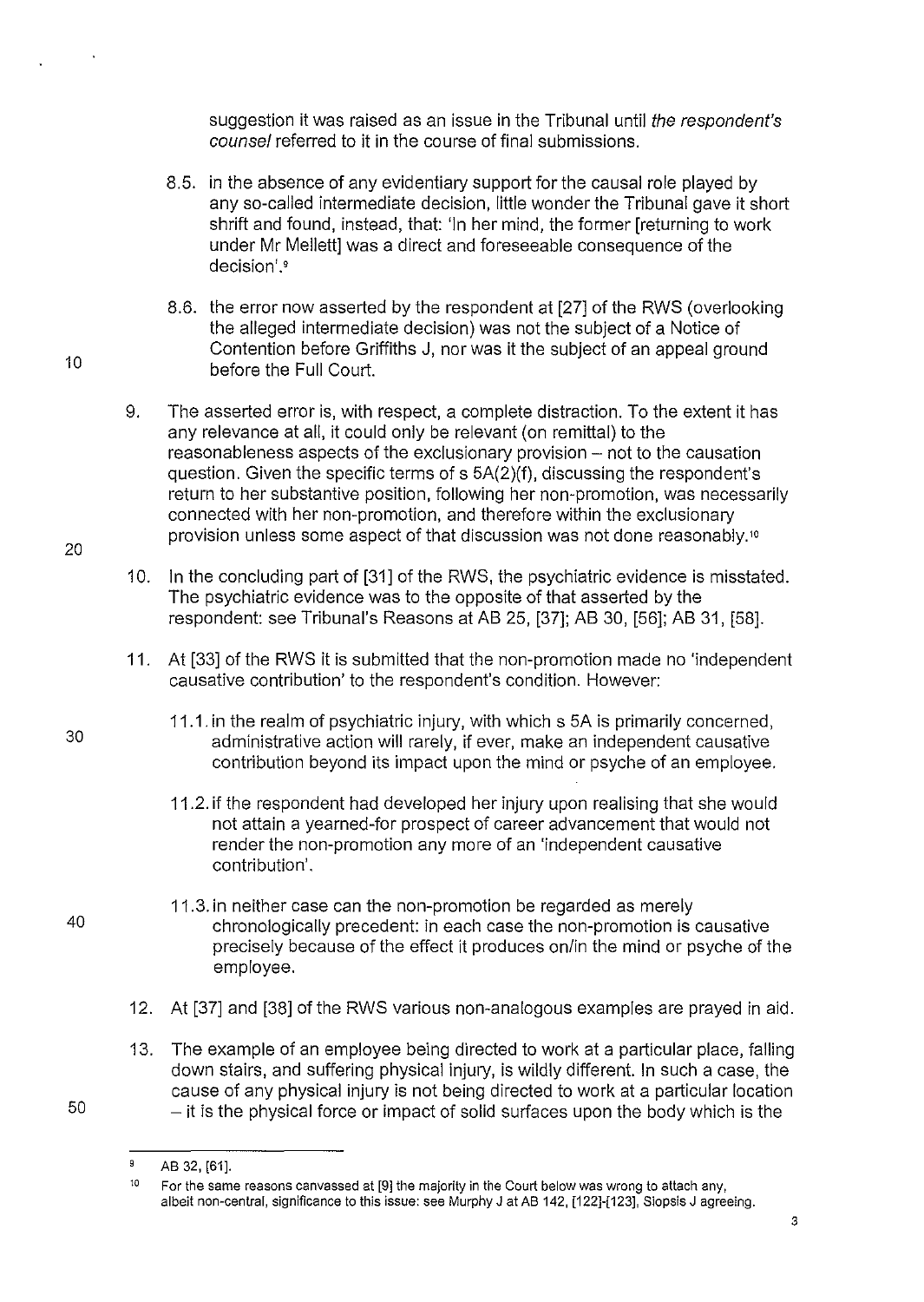operative cause of injury. Nothing remotely similar happened to the respondent: her mind/psyche reacted to news of the non-promotion in a particular way. There was no intervening event of any kind.

- 14. The example of an employee who endures/experiences a corrosive fear of a renewal of perceived bullying, and then succumbs to a psychiatric illness in circumstances where, in his/her mind, no significance is attached to a longforgotten non-promotion is also wildly different from the present case. Here, the respondent conducted her case on the basis that her injury was the result of an acute response to specific administrative decision (based on what it 'meant' for her),<sup>11</sup> rather than being the result of stress and pressure to which she was subjected in the course of her employment. But even in the example given, the question of liability may depend on particular factors (not relevant here) – such as whether the employee's fear was the product of underlying illness operating on a wholly inert workplace; or whether the employee's fear was based on the taking of administrative action which was not bullying but reasonable.
- 15. Much closer examples can be given which illuminate the vice in the respondent's approach to causation: for example, an employee who develops an illness because, in their mind, the non-promotion means having to work under a person of a particular race or gender.
- 16. At [39] of the RWS it is suggested that unstated additional limitations are warranted to somehow harmonize the reach of the exclusionary provision with the overall objectives of the SRC Act. The explicit constraints in s 5A tell against the need for any unstated limitations. The respondent's approach is a muted invitation to re-draw the supposedly fuzzy boundaries of s 5A.
- 17. The submissions in [40]-[43] of the RWS boil down to four propositions: **first,**  the tort law approach to causation can be grafted on to s 5A without modification; **second,** the causal test posed by s 5A involves the application of common sense; **third,** the 'but for test' should not be applied; and **fourth,** the Tribunal's conclusion in relation to causation defied common sense.
- 18. As to the **first** proposition, s 58 has very significantly modified tort-law causation principles **in** relation to diseases.
- 19. As to the **second** proposition, resort to common sense as a framework should be rejected for the reasons referred to in [21]-[43] of the AWS. Further, judicial comments made in cases prior to the enactment of the SRC Act, to the effect that causation under workers' compensation legislation is to be resolved merely by the application of common sense, should not inform the proper interpretation and application of a provision such as s 5A, which was clearly inserted to achieve a particular purpose. For many years now this Court has made clear that resort to common sense, without proper regard to statutory context and purpose, can be misleading and unhelpful. Causation for the purpose of attributing legal responsibility does not attract a uniform set of principles. it is always purposive. <sup>12</sup>

 $\sim$ 

20

40

30

<sup>11</sup>  See, in particular [51], [53], [58] and [61] of the Tribunal's reasons.

<sup>12</sup>  Legal Services Board v Gillespie-Jones (2013) 249 CLR 493 at [137]; see also Travel Compensation Fund v Tambree (2005) 224 CLR 627 at [28]-[30], [45]-[46]; Environment Agency (formerly National Rivers Authority) v Empress Car Go (Abertillery) Lid [1999] 2 AC 22 at 29-32.